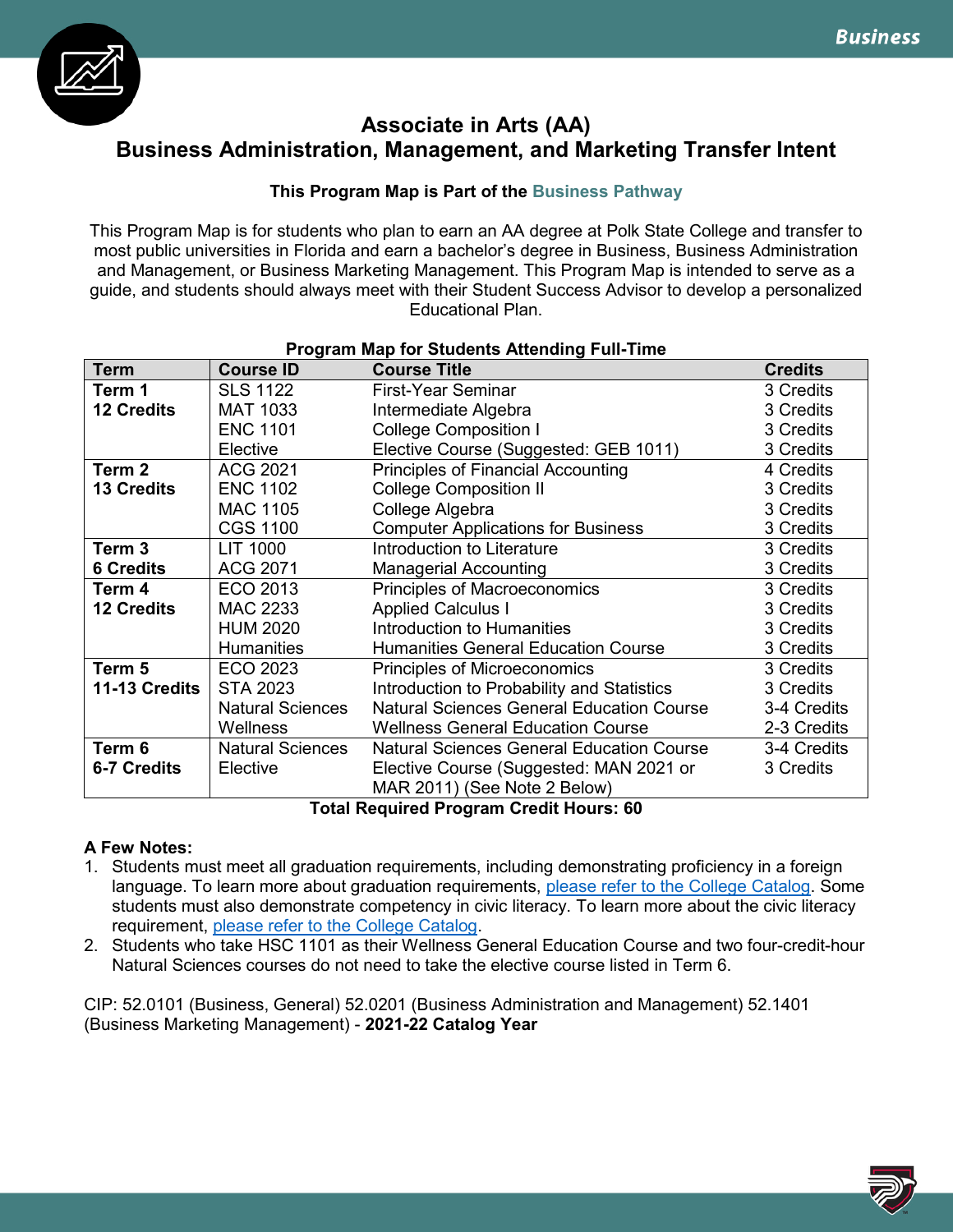# **Associate in Arts (AA) Business Administration, Management, and Marketing Transfer Intent**

## **This Program Map is Part of the Business Pathway**

This Program Map is for students who plan to earn an AA degree at Polk State College and transfer to most public universities in Florida and earn a bachelor's degree in Business, Business Administration and Management, or Business Marketing Management. This Program Map is intended to serve as a guide, and students should always meet with their Student Success Advisor to develop a personalized Educational Plan.

| Program wap for Students Attending Part-Time |                         |                                                  |                |  |
|----------------------------------------------|-------------------------|--------------------------------------------------|----------------|--|
| <b>Term</b>                                  | <b>Course ID</b>        | <b>Course Title</b>                              | <b>Credits</b> |  |
| Term 1                                       | <b>SLS 1122</b>         | <b>First-Year Seminar</b>                        | 3 Credits      |  |
|                                              | <b>MAT 1033</b>         | Intermediate Algebra                             | 3 Credits      |  |
| Term 2                                       | <b>ENC 1101</b>         | <b>College Composition I</b>                     | 3 Credits      |  |
|                                              | <b>ACG 2021</b>         | <b>Principles of Financial Accounting</b>        | 4 Credits      |  |
| Term <sub>3</sub>                            | <b>ACG 2071</b>         | <b>Managerial Accounting</b>                     | 3 Credits      |  |
|                                              | <b>ENC 1102</b>         | <b>College Composition II</b>                    | 3 Credits      |  |
| Term 4                                       | <b>MAC 1105</b>         | College Algebra                                  | 3 Credits      |  |
|                                              | <b>CGS 1100</b>         | <b>Computer Applications for Business</b>        | 3 Credits      |  |
| Term 5                                       | <b>LIT 1000</b>         | Introduction to Literature                       | 3 Credits      |  |
|                                              | ECO 2013                | <b>Principles of Macroeconomics</b>              | 3 Credits      |  |
| Term 6                                       | Elective                | Elective Course (Suggested: GEB 1011)            | 3 Credits      |  |
|                                              | MAC 2233                | <b>Applied Calculus I</b>                        | 3 Credits      |  |
| Term 7                                       | <b>HUM 2020</b>         | Introduction to Humanities                       | 3 Credits      |  |
|                                              | <b>Humanities</b>       | <b>Humanities General Education Course</b>       | 3 Credits      |  |
| Term 8                                       | ECO 2023                | Principles of Microeconomics                     | 3 Credits      |  |
|                                              | <b>STA 2023</b>         | Introduction to Probability and Statistics       | 3 Credits      |  |
| Term 9                                       | <b>Natural Sciences</b> | <b>Natural Sciences General Education Course</b> | 3-4 Credits    |  |
|                                              | Wellness                | <b>Wellness General Education Course</b>         | 2-3 Credits    |  |
| Term 10                                      | <b>Natural Sciences</b> | <b>Natural Sciences General Education Course</b> | 3-4 Credits    |  |
|                                              | Elective                | Elective Course (Suggested: MAN 2021 or          | 3 Credits      |  |
|                                              |                         | MAR 2011) (See Note 2 Below)                     |                |  |
| Tatal Damilyad Duampur Ouadit Harryar CO     |                         |                                                  |                |  |

## **Program Map for Students Attending Part-Time**

**Total Required Program Credit Hours: 60**

### **A Few Notes:**

- 1. Students must meet all graduation requirements, including demonstrating proficiency in a foreign language. To learn more about graduation requirements, [please refer to the College Catalog.](http://catalog.polk.edu/content.php?catoid=40&navoid=2766) Some students must also demonstrate competency in civic literacy. To learn more about the civic literacy requirement, [please refer to the College Catalog.](http://catalog.polk.edu/content.php?catoid=40&navoid=2781)
- 2. Students who take HSC 1101 as their Wellness General Education Course and two four-credit-hour Natural Sciences courses do not need to take the elective course listed in Term 6.

CIP: 52.0101 (Business, General) 52.0201 (Business Administration and Management) 52.1401 (Business Marketing Management) - **2021-22 Catalog Year**